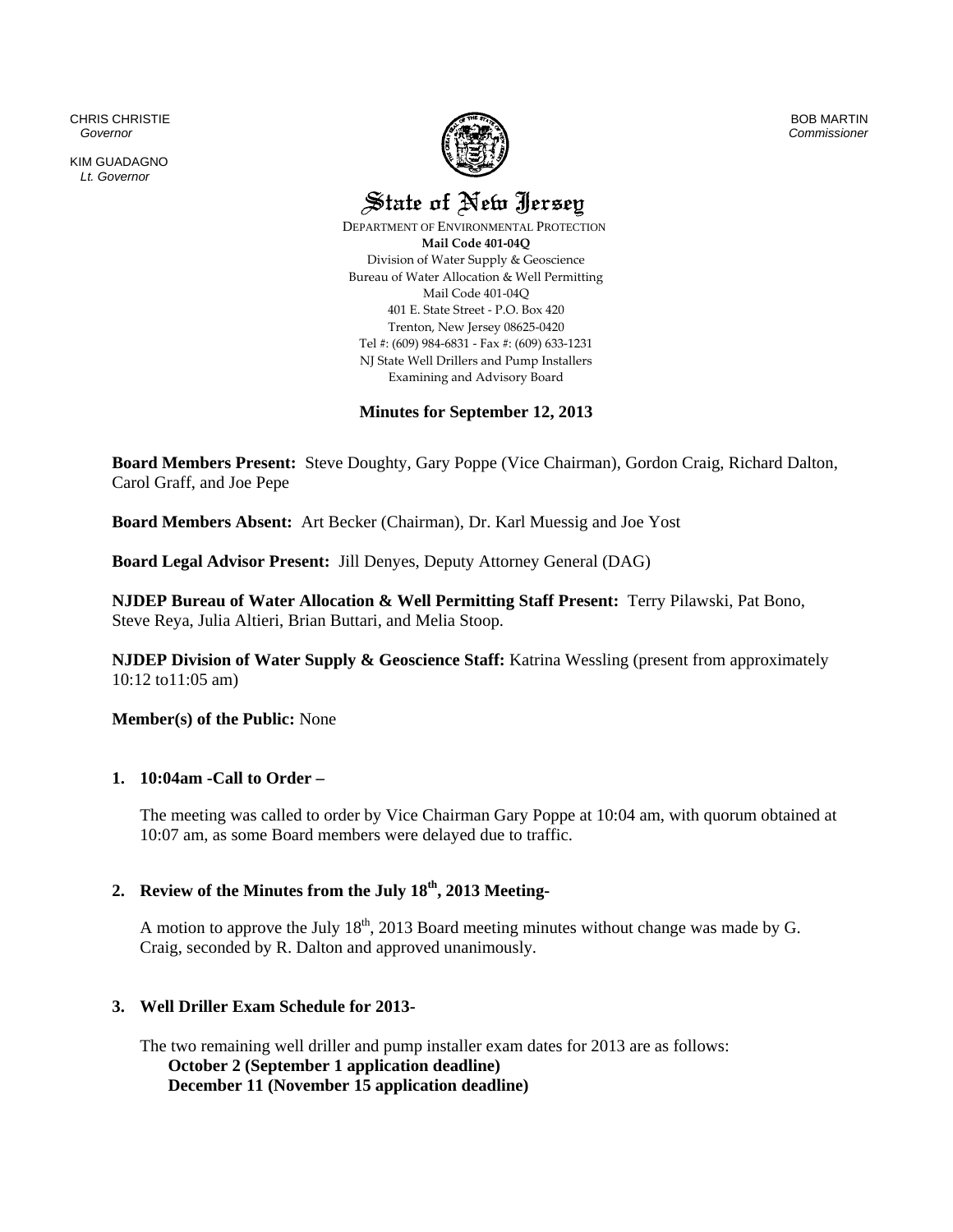P. Bono reminded Board members that the proposed dates for 2014 Board meetings, conference calls and well driller/pump installer exam dates will be provided for scheduling and approval at the next Board meeting (November 21, 2013).

# **4. Review and Certification of Exam Applicants for the October 2, 2013 Master, Journeyman, Monitoring, Soil Borer and Pump Installers Exams –**

**Master** – A motion to approve all listed applicants for the exam was made by C. Graff, seconded by S. Doughty and approved unanimously.

**Journeyman -** A motion to approve all listed applicants for the exam was made by G. Craig, seconded by R. Dalton and approved unanimously.

**Journeyman B** – A motion to approve all listed applicants for the exam was made by G. Craig, seconded by S. Doughty and approved unanimously.

**Monitoring** – A motion to approve all listed applicants for the exam was made by G. Craig, seconded by C. Graff and approved unanimously.

**Soil Borer** – A motion to approve all listed exam applicants was made by S. Doughty, seconded by G. Craig and approved unanimously.

**Pump Installer** – A motion to approve all listed exam applicants was made by J. Pepe, seconded by R. Dalton and approved unanimously.

# **5. NJDEP Enforcement Activities Update-**

## **Recent Bureau Field Activities, as reported by J. Altieri, include the following:**

a.) **Field Inspections -** Staff performed six (6) site inspections since the last Board meeting (held approximately seven (7) weeks ago). Inspections are becoming more of a routine activity within the well permitting program. J. Altieri reported that staff found a high level of compliance during the inspections. Board members expressed support for the increased effort to conduct inspections and reported that they have individually received positive feedback from the well drilling industry as a whole. Many Board members expressed the fact that the increase in field enforcement is long overdue.

T. Pilawki relayed how she conducted a spontaneous site inspection upon noticing a drilling contractor on her way home from work one evening. She indicated that the driller was properly licensed and was in possession of a valid drilling permit. The driller expressed support of the Department's plans to conduct more enforcement in the field. Some Board members expressed that news of the Department's compliance spot checks is traveling throughout the drilling community. Hopefully this will create incentive to comply with the regulations.

- b.) The Bureau continues to await the final decision from the DEP Commissioner in regards to the exceptions filed on behalf of the Bureau in response to the Judge's initial decision on the case against Master Driller Mike Kavlunas, which was issued on May 3, 2013 (subsequent to the February 4, 2013 hearing). Two (2) extensions have since been filed by the DEP Commissioner. The deadline for issuing the final decision has, therefore, been extended to September 16, 2013.
- c.) J. Altieri spoke to Journeyman Driller Edward DeSantis to schedule a date to properly decommission an unpermitted well drilled by his firm several years ago and to drill a new replacement well. Once this is complete the well decommissioning and replacement of wells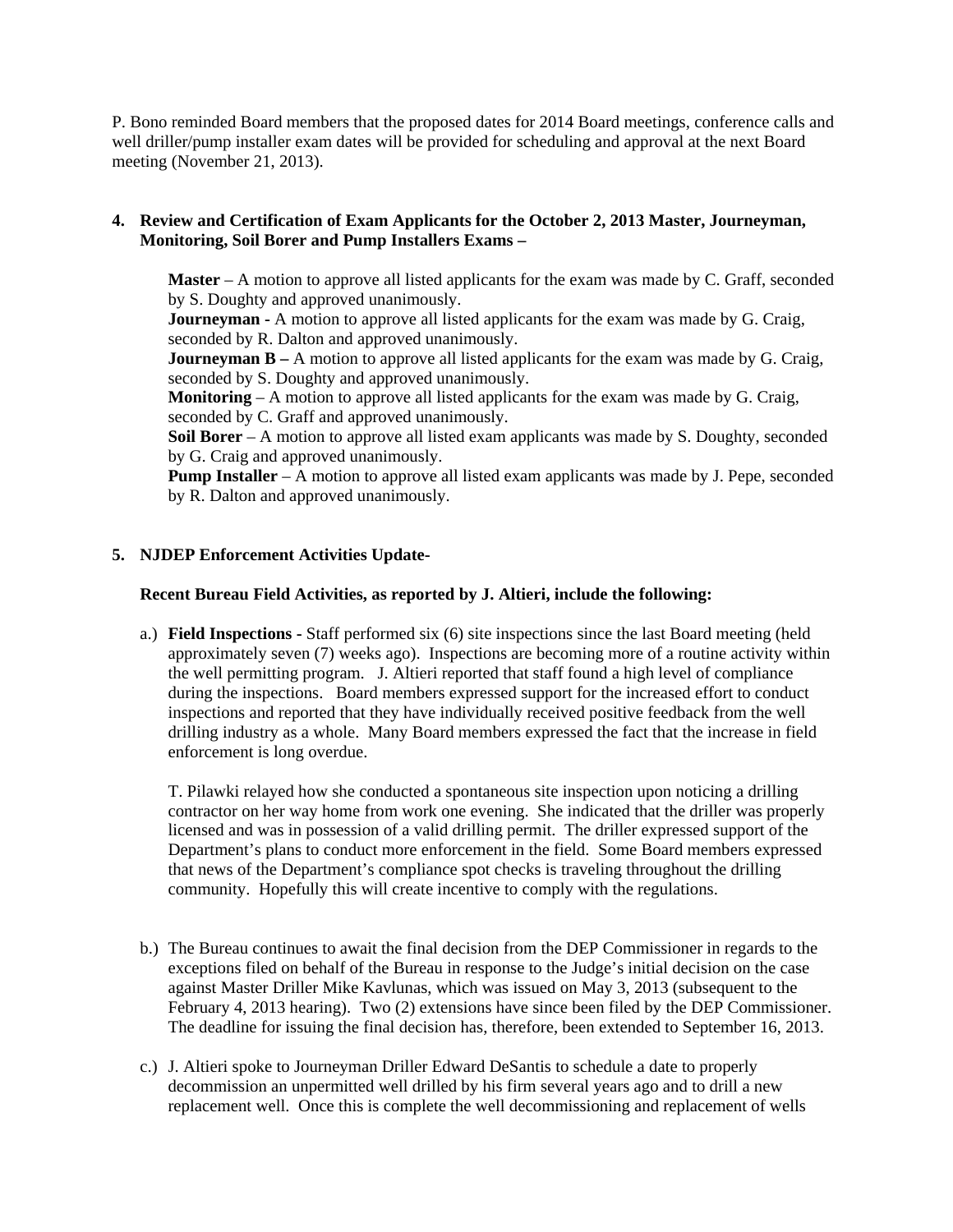located at three (3) properties in Cape May County will be resolved. The Bureau required the replacement and decommissioning of a total of three unpermitted wells in Cape May County. Additionally, two of the wells were installed in an area where double casing and cement-based grout is required for protection against salt water intrusion. Bureau staff has been witnessing all of the activity to insure compliance. Mr. Desantis has paid all fines associated with these wells.

d.) The Department has reached a settlement in the case concerning an illegal Direct Exchange (DX) geothermal well system that was installed in Princeton Borough by an unlicensed driller. The system installer and geothermal contractor owner, Don Creyts, submitted a settlement offer to the Department through his attorney. In response to this offer, a State Deputy Attorney General (DAG) submitted a counteroffer, which was accepted by Mr. Creyts. Upon satisfactory payment of the penalty assessment, the case will be fully resolved, as no remedial work remains at the site at which the violations occurred.

### **6. Bureau Outreach and Training Material-**

T. Pilawski reported that two staff members are developing a training booklet and "check list" to provide assistance to county and municipal health department staff when inspecting wells in the field. Primarily, the document will direct the user to target basic well construction parameters: properly licensed drillers on site, valid permits, and adherence to the well permit requirements. Commonly identified construction violations would include the failure to grout wells using DEP approved grout mixes and placement methods. The Bureau plans to email the document to local inspectors, DEP Compliance and Enforcement staff and posted on the Bureau's website for public access. This booklet should not only aid inspectors by directing them to focus on a few key items; but hopefully provide additional "eyes and ears" to the Department's compliance program.

#### **7. Motion for the Board to Engage in Closed Session Discussion (10:27 am)-**

A motion to open an Executive (Closed) Session to discuss proceeding with possible license sanctions against Journeyman well driller, Brian K. Funkhouser, was made by G. Craig, seconded by Carol Graff and approved unanimously at 10:26 am.

#### **8. Open Session Motion of the Item Discussed in Item 7 Above-**

The Board returned to Open Session at 11:05 am, at which time the following motion was made by G. Craig:

With regard to the ongoing enforcement and licensing case between the Department and Brian K. Funkhouser, the statutory deadline for hearing licensing charges shall be extended beyond three (3) months after the date on which the charges are preferred, as there was good cause for further delay (as is consistent with N.J.S.A. 58:A-12). The motion was seconded by C. Graff and approved unanimously.

Additionally, G. Craig proposed a second motion relating to this issue as follows:

The Board shall notify Mr. Funkhouser via letter that a hearing will be held on the matter of nonrenewal, suspension or revocation of his Journeyman well driller license. Notification of the hearing, as recommended by the Board, shall be provided to Mr. Funkhouser as soon as practicable to afford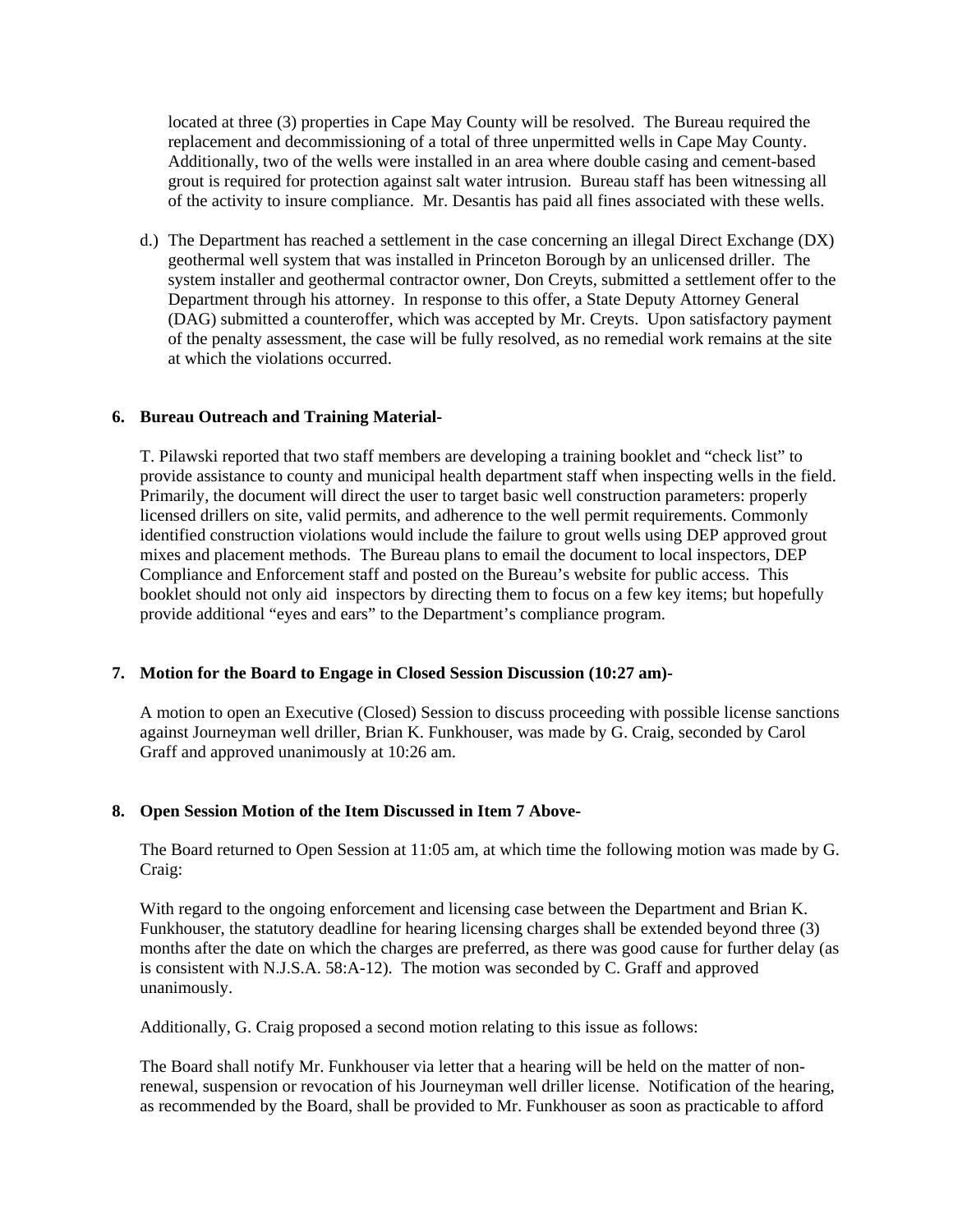him the opportunity to attend the hearing and arrange for legal counsel and/or compile any related documentation. This motion was seconded by S. Doughty and approved unanimously.

T. Pilawski will confer with all involved DAGs and notify Mr. Funkhouser via letter that a hearing will be held to discuss the Department's intention suspend, revoke or not let him renew his license upon expiration of his current license (June 30, 2014). She anticipates notifying Mr. Funkhouser that the hearing will be held at the Board's next regularly scheduled meeting on November 21, 2013. He will be notified a minimum of 30 days prior to the hearing date.

### **9. Vented vs. Non-Vented Well Caps for Wells in Flood Prone Areas-**

S. Reya described a phone conversation he recently had with a licensed well driller who has been drilling and repairing wells in areas that were either severely impacted by Hurricane Sandy or located in areas that are prone to flooding. The driller discussed the well drilling regulatory requirement that well casings extend a minimum of one foot above grade and be equipped with a downward facing vent. He believed that there is some merit to venting wells in general, which includes preventing wells from developing a vacuum as pumps operate, thereby reducing the potential for contamination being drawn into the well. In flood and storm prone areas, however, the harm caused by saltwater, other surface water or sand/silt debris from entering the well (and potentially the aquifer in which it is screened ) through the vent is far worse than a well that is not vented, according to the driller. S. Reya posed the question of whether the drillers and pump installers on the Board agreed with the caller's assessment. He also provided two photos that were forwarded to him to illustrate the caller's "fix" in such areas. The photos depicted a typical 4-inch well casing extending above grade with a pitless well cap installed (containing the conduit pipe and vent). Inside the vented pitless cap, a PVC compression cap had been installed, which renders the well water tight. A smaller diameter threaded port was also present so the cap could be opened for disinfection or water level readings.

Board members support the use of non-vented wells in flood prone as a way to minimize flooding and damage to the above-ground portions of well casing. Other alternatives such as running remote vent lines to nearby structures and installing flood proof caps that contain check valves/balls have in increased risk of failure during flooding and in many cases are not practical. Such alternatives were deemed by most Board members to add little benefit while greatly increasing the risk of damage or failure. Bureau staff will look into the existing regulations and the draft rule revisions to determine if any changes should be made to the regulations to allow for installation of water-tight flood proof well caps in appropriate areas.

### **10. Status of the Revisions to the Well Regulations**-

T. Pilawski reported that unfortunately the Bureau has not yet received feedback or comments from the Department's legal staff, as they continue to review the draft regulations (N.J.A.C. 7:9D). Once complete, the document will be sent back to the Bureau to address questions, concerns or problems raised by the legal review.

# **11. Division Move** –

P. Bono reminded the Board that the entire Division of Water Supply & Geoscience recently moved from the  $3<sup>rd</sup>$  floor of the DEP to the  $4<sup>th</sup>$  floor. Any mail sent to the Division should now list the updated mail code: Mail Code 401-04Q. Improperly addressed mail will not be delivered to the well permitting program.